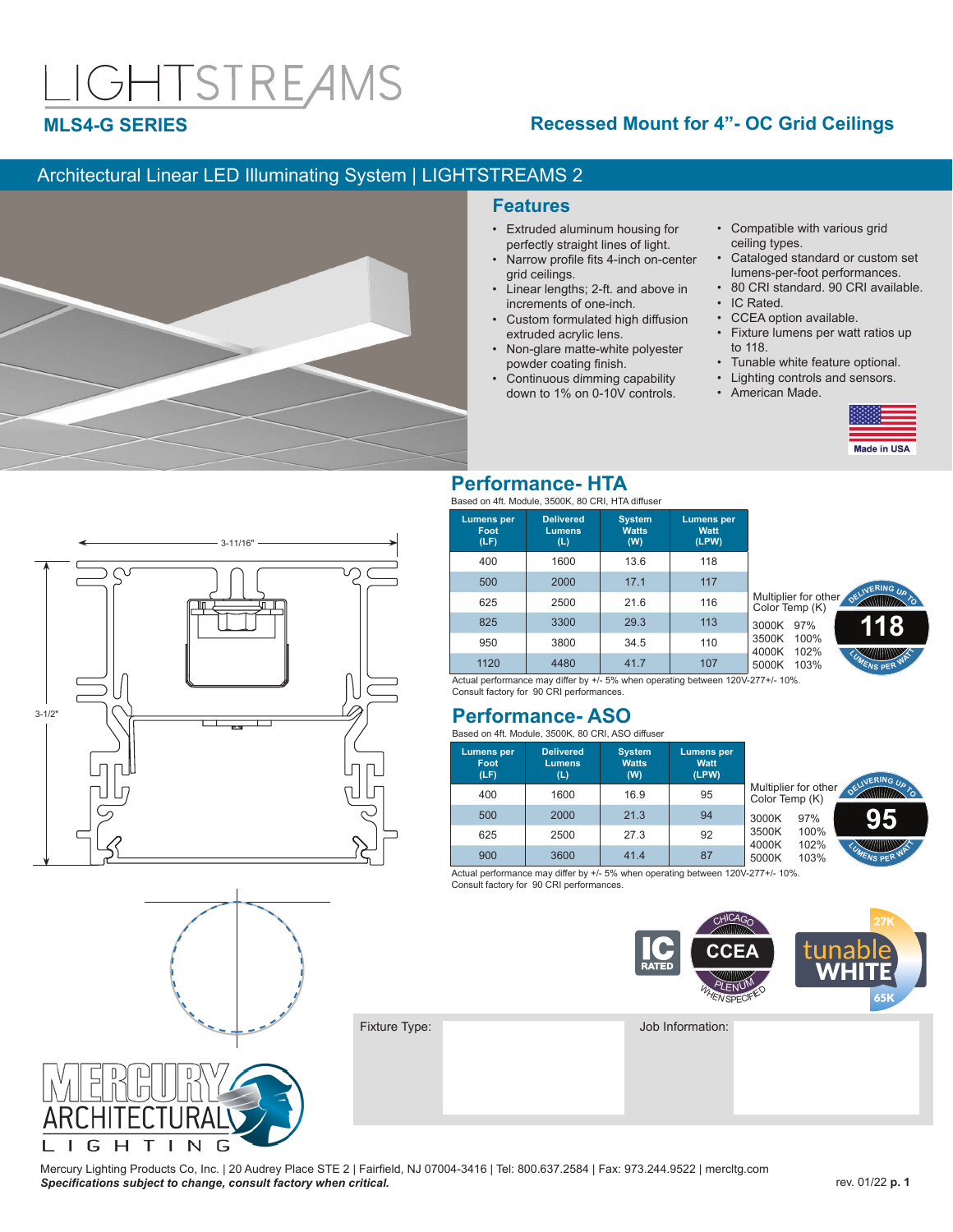## **MLS4-G Series | LIGHTSTREAMS 4**

Architectural Linear LED Illuminating System | Recessed Mount for Grid Ceilings

#### **Ex. MLS4-G-144-900-35K-ASO-1%-U-EM12-S5**



\*Available in modules of 4-ft. and longer. / Maximum 625 Lumens per foot packages.

#### **Housings**

Extruded aluminum profile in a 0.080-inch wall thickness. Maximum length of each linear component is 12-ft.

.060 aluminum ends are provided where needed at row termini.

A one-piece 14GA galvanized steel joiner/aligner bracket is provided for each joint between housings.

Internal cold-rolled steel components.

A custom formulated non-glare matte-white polyester

powder coating provides an extremely durable and long lasting finish.

Easy-use grid pry outs provided.

Housing intended for recessing grid type ceiling system.

#### **Diffusers**

Seamless fit diffusers. Flawless and consistent end-to-end fit.

**HTA diffuser**: extruded from custom formulated high transmission white acrylic material. Specify when the highest performance levels are required.

**ASO diffuser**: extruded from custom formulated smooth opal acrylic material. Specify when a more esthetically white appearance is desired.

Allows maximum light transmission while eliminating pixilation and hot spots

Smooth finish compliments the architectural elements.

#### **LED Modules**

High performance linear configured LED module boards. Each board consists of multiple mid-power, high efficacy LEDs in a precise layout eliminating the need for supplemental heat sinking.

The boards produce an even and diffuse light which maximizes optical efficiency.

Color temperatures available 80 CRI: 3000K, 3500K and 4000K. Upon request: 5000K.

Color temperatures available 90 CRI: 2700K, 3000K, 3500K and 4000K.

### **Tunable White Option**

Field tunable range 2700K through 6500K. 80CRI.

#### **Integral Lighting Controls**

Various lighting controls and sensors are optional. Consult factory.

#### **LED Drivers**

Factory programmable constant current LED power supply.

Multiple standard drive current outputs (factory set by Mercury) are cataloged with their corresponding lumensper-foot offering. Upon request, custom drive current outputs and lumens-per-foot options are available.

Note: Certain cataloged lumens-per-foot offerings may be provided with a non-programmable constant current LED power supply at Mercury's discretion. Contact factory if critical.

Universal voltage input, 120V-277V, 50HZ-60HZ.

Specification grade continuous dimming capability down to 1% on 0-10V dimming controls.

Sensor ready (SR) drivers compatible with most lighting controls are optional. Consult factory.

Lutron driver available: LDE1 series. (Limited to 625 Lumens per foot packages).

#### **Standby Lighting Options**

Self contained module, 7W, 10W or 12W as specified. Battery backup upon loss of power. Available in modules of 4-ft. and longer. **(Limited to 825 Lumens per foot packages).**

#### **Installations**

Designed for recessed installation into acoustical grid ceiling systems, including Armstrong® 4" TechZone™.

**Options**

See ceiling types section. Availability for various types; 15/16" grid, 9/16" grid, 9/16" screw-slot, 9/16" interlude, 15/16" tegular, 9/16" tegular.

Grid pry outs lock over top of gridwork. Auxiliary suspension required to building structure.

Lengths of 12-ft. and less to use one housing with two ends pre-installed.

Lengths over 12-ft. will be engineered to job requirements using multiple housings with one end preinstalled at each row end.

Lengths over 12-ft. will include appropriate job required quick-connect plug-thru wire harnesses and housing joiners.

Wiring access plate provided on top. End plates have 7/8" KO.

#### **Certificate of Safety Compliance and Listings**

Luminaire: UL and CUL listed 1598 and bears their label. Suitable for damp locations.

IC Rated.

CCEA option meets the City of Chicago Environmental Air specifications.

#### **Warranty**

5-year limited warranty is standard. Special 10-year warranty available on a job-to-job basis. Complete LED warranty terms available at www.mercltg.com.

Actual performance may differ as a result of end-user environment and application.

Most LED luminaires are suitable to operate in ambient temperatures from -20C (-4F) to 25C (77F).

The following exclusions apply: Luminaires with standby lighting option, integral lighting control options, or wireless control options. Consult factory.

LM-79 testing was measured under a controlled 25C (77F) ambient operating temperature.